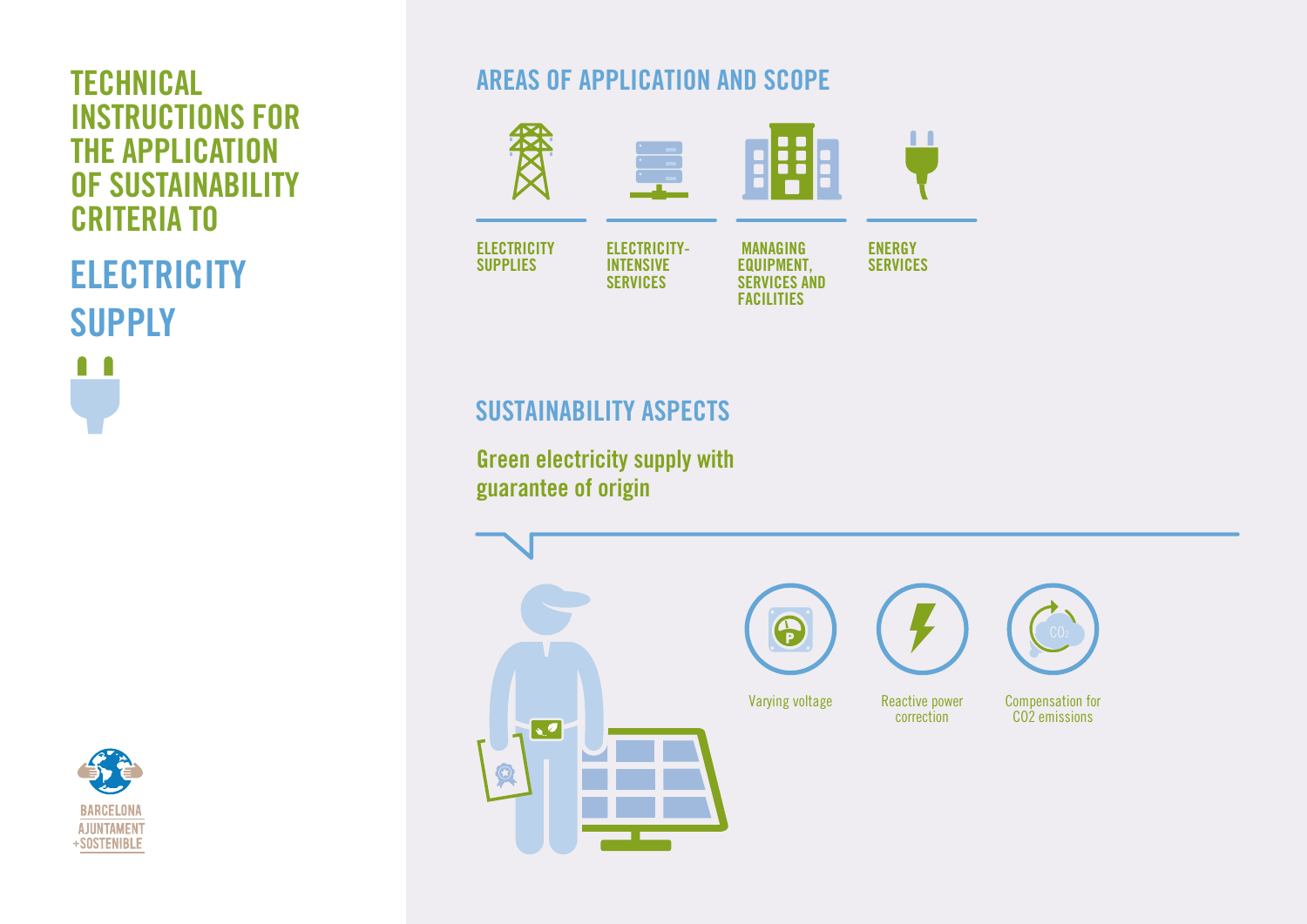# TECHNICAL INSTRUCTIONS FOR THE APPLICATION OF SUSTAINABILITY CRITERIA TO ELECTRICITY SUPPLY

Barcelona City Council, in accordance with the strategies outlined in the 2012- 2022 Citizen Commitment to Sustainability, the 2024 Barcelona Energy Self-sufficiency Plan and the 2011-2015 Barcelona Air Quality Improvement Plan, is working towards minimising the environmental impact of municipal service buildings.

These technical instructions are a response to the 2013 Government Measure on Responsible Public Procurement using Social and Environmental Criteria and the Mayoral Decree on Responsible Public Procurement using Social and Environmental Criteria of 20 November 2013, which provides for the publication of technical instructions that define specific environmental criteria that must be applied in the purchasing and contracting of groups of products and services that have been defined as priorities, which include electricity.





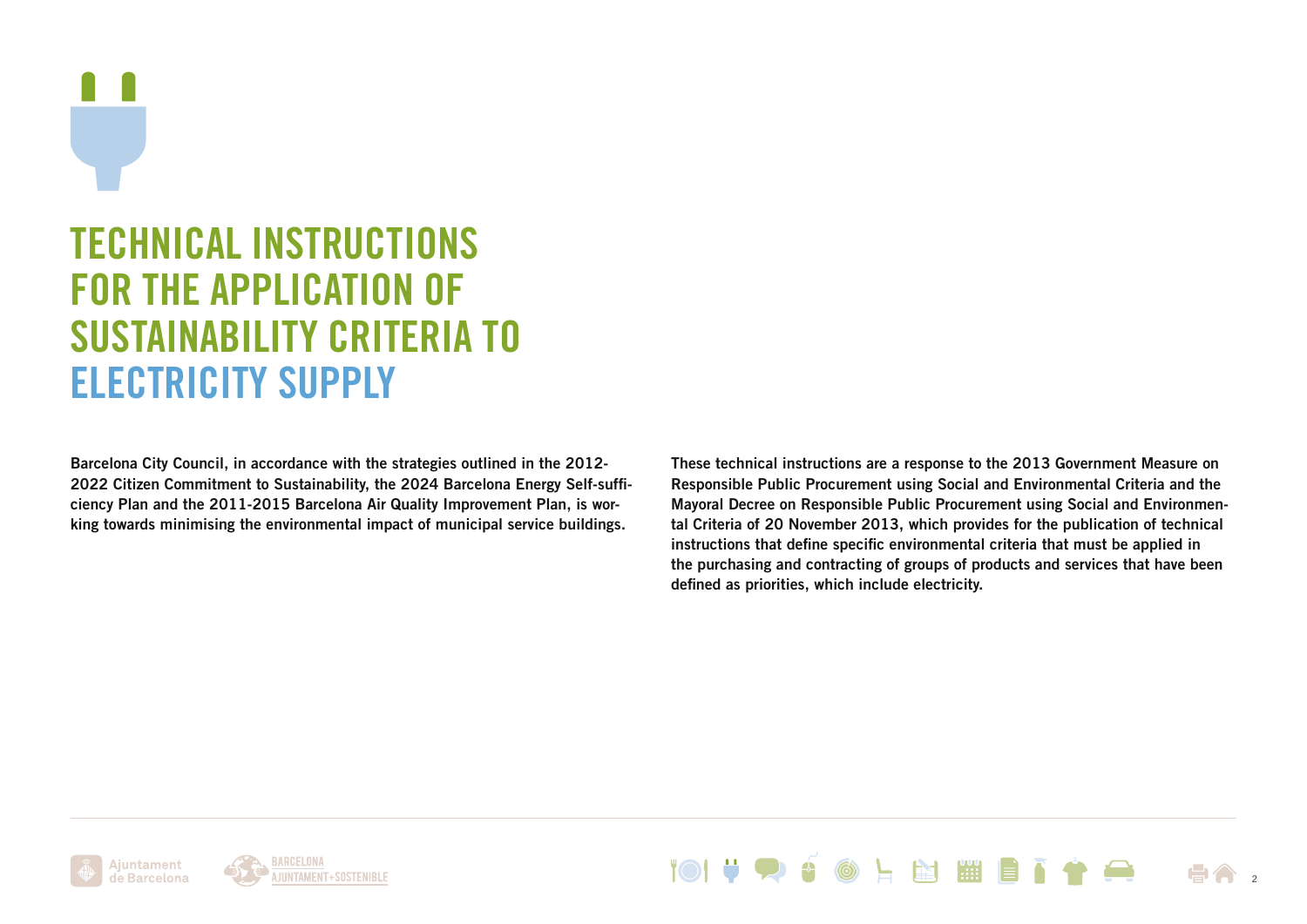## 1 SUBJECT MATTER

These technical instructions aim to define, in accordance with the Mayoral Decree on Responsible Public Procurement using Social and Environmental Criteria, the criteria for environmental clauses in the procurement of electricity supply.

To achieve this objective, these instructions:

- a. Define what is understood as green energy and the different types of energy that includes.
- b. Define the supply priorities.
- c. Define the environmental criteria to be applied.
- d. Establish the monitoring system.

## 2 AREA OF APPLICATION

#### 2.1 Subject area

In accordance with the Mayoral Decree on Responsible Public Procurement using Social and Environmental Criteria these instructions must be complied with in any public sector contracts signed by Barcelona City Council and its dependent organisations with the power to adjudicate (contracting authorities), whose contractual subject matter is outlined in Section 3, "Scope".

#### 2.2 Inclusion in procurement documents

All contracting bodies must comply with these instructions, and must ensure that the environmental criteria outlined in these instructions are applied in all cases.

As this is an asset whose acquisition is centralised, the central contracting body will be responsible for ensuring that the criteria are applied, be that through its own call for tenders, by adhering to framework agreements, or other supramunicipal centralised purchasing systems.

Furthermore, the environmental criteria included in these instructions will apply to the derivated supply contracts resulting from previous procurement.

Other municipal services and dependent organisations not subject to the centralised procurement but which are contracting authorities must also apply the priorities and criteria established in these instructions to their electric supply contracts.

#### 2.3 Exceptions and justification report

In accordance with the Mayoral Decree on Responsible Public Procurement using Social and Environmental Criteria, the competent contracting bodies or those responsible for contracting may consider that the contract's characteristics are not suitable for including some or all of the environmental clauses set out in these instructions. In these cases, the competent contracting body will duly justify this in the procurement record, in accordance with the points set out in Section 4.2.

## 3 SCOPE

#### 3.1 Types of contracts

These instructions establish specific criteria for the supply of green electricity, in accordance with the definition in point 3.2, both for low and medium voltage contracts.

These instructions also apply to contracts for services involving the intensive use of electricity in its execution (such as the procurement of servers for data storage, etc.), as well



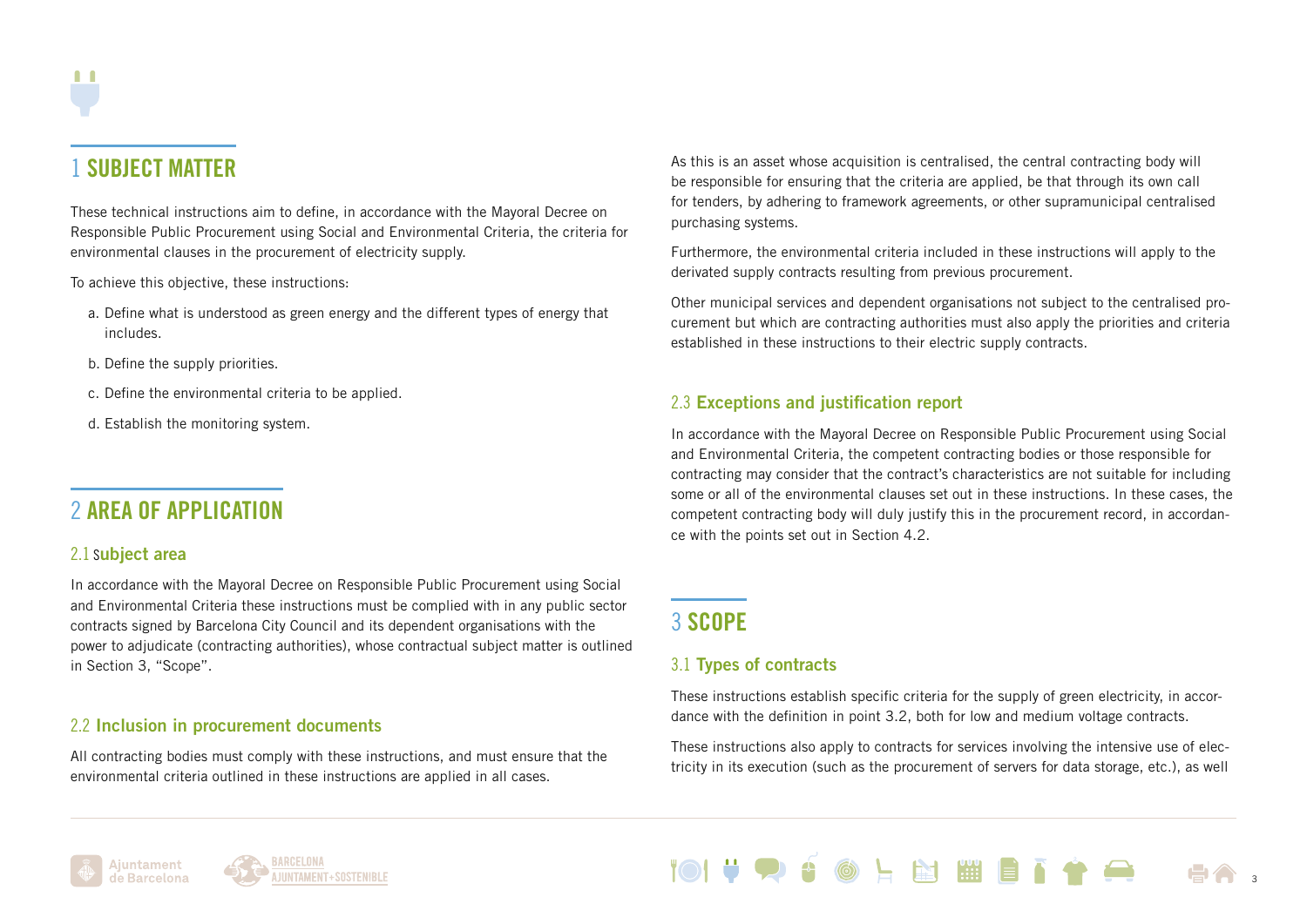

as concessions for the use of services or installations, use concessions or contracts for facilities management where the electricity supply is the responsibility of the successful tenderer, as long as application of the instructions is compatible and presents no risk to the quality of the service being contracted.

These instructions must also be applied when preparing energy service contracts that include, as part of the contract, the purchase and supply of electrical energy (P1 service according to the IDAE model (the Spanish Institute for Energy Diversification and Savings)).

#### 3.2 Definitions

Green electricity is:

- Electricity that comes from renewable sources as described in Directive 2009/28/EC on renewable energy, that is, energy from wind, solar, aerothermal, geothermal, hydrothermal and oceans, hydraulic, biomass, landfill gas, gas from sewage treatment plants and biogas.
- High-efficiency co-generation as described in Directive 2012/27/EU on energy efficiency, that is, co-generation that offers a primary energy saving of at least 10%, as well as the production of small-scale co-generation units and micro-cogeneration.

## 4 PRIORITIES FOR ELECTRICITY SUPPLY

#### 4.1 Priorities

In accordance with the various commitments to environmental protection, climate change, energy savings and the promotion of renewable energies that Barcelona City Council subscribes to, and bearing in mind the differences in environmental impact associated

with the energy sources involved in electricity production, the order of priorities for electricity supply will be as follows:

- To use contracts as a tool for supporting energy savings, carrying out any necessary adjustments and monitoring of the relevant parameters.
- To incorporate as much electricity as possible from renewable energy sources.
- To ensure the non-renewable electricity consumed comes from high-efficiency co-generation sites.
- No electricity consumed by Barcelona City Council should come from sources other than those mentioned above.

As a consequence of these priorities, the CO2 emissions associated to the City Council's electrical consumption should be gradually reduced as the supply contracts are renewed through applying the criteria included in these instructions.

#### 4.2 Justification report

Should the relevant service manager or competent contracting body consider the priorities mentioned in the previous section, certain specifications or environmental criteria not to be applicable, or they consider the contract not to be appropriate for these instructions, they must indicate this and explain why in a report that must include at least:

- The special requirements and nature of the service being contracted.
- A reasoned justification explaining the infeasability of balancing these special requirements with the established priorities, requirements or environmental criteria.

This report will be made available to those in charge of monitoring these instructions, when required.

N WEN

4



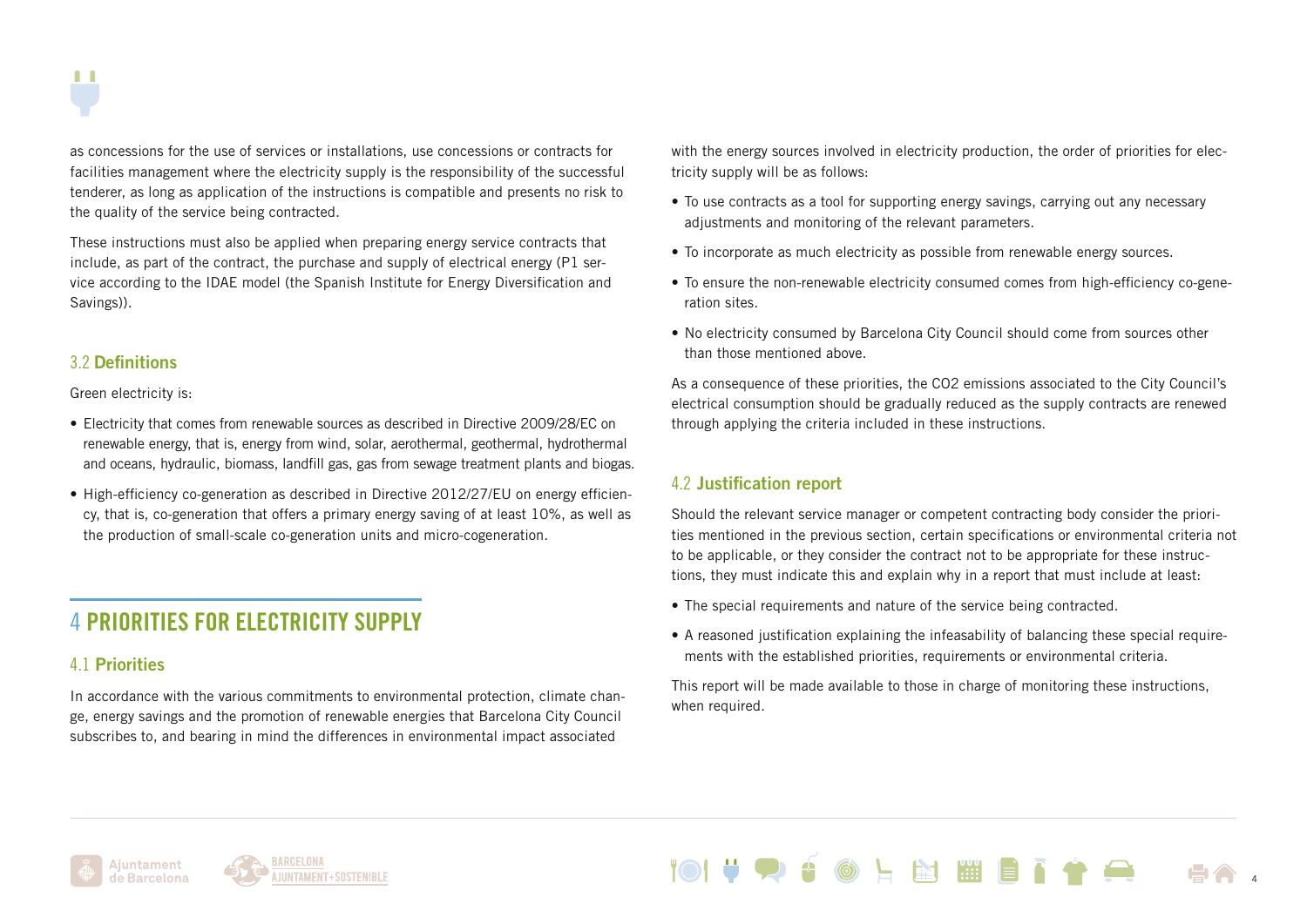## 5 ENVIRONMENTAL CRITERIA FOR THE SUPPLY OF ELECTRICITY

The following table shows the environmental criteria to be included in the procurement documents for the supply of electricity, taking into consideration the priorities set out above.

The procurement documents must always ensure that bidders offer documentation specifying the requested parameters. If the criteria are award criteria, the contracting body must determine the score given to compliance with each of those criteria and the corresponding evaluation formula.

| <b>Electricity</b><br>supply | Voltage adjustment                      |
|------------------------------|-----------------------------------------|
| criteria                     | environmental Reactive power correction |
|                              | Green electricity                       |
|                              |                                         |

Priority for renewable energy sources

#### I- Voltage adjustment

The contracting body must always include the obligation for the successful tenderer to commit to regularly monitoring deviations in the voltage contracted for each consumption point.

The successful tenderer must report on these deviations to the monitoring chief designated by Barcelona City Council, no more than 6 months following the signing the contract, and will propose the adjustments or regularisations to the voltage that it believes necessary and appropriate.

#### II- Reactive power correction

The contracting body must always include the obligation for the successful tenderer to commit to regularly monitoring the reactive power at each consumption point.

The successful tenderer must report on this consumption to the monitoring chief designated by Barcelona City Council, no more than 2 months following the signing of the contract, and will propose the relevant measures for improving the installation performance.

#### III- Green electricity

The contracting body will require that 100% of the electrical energy supplied is green electricity from a guaranteed source.

The successful tenderer must present, upon signing the contract, the documentation of the registry of guarantee of origin from the Spanish National Commission of Markets and Competition, with a positive balance equal to or greater than the consumption estimated for the contract.

At least once a year, the successful tenderer must present a report on the guarantees of origin assigned to the contract, including a breakdown of the guarantees indicating:

- Identifying data for the supply centre or point: address, universal point of supply code (UPSC)
- Year of application
- Type of energy (renewable or high-efficiency co-generation)
- Value of the total consumption for the period

The information must be presented in a digital file in the agreed upon format compatible with the City Council's IT systems and applications, regardless of the process tools offered by the successful tenderer.

**Ed 1999** 

5



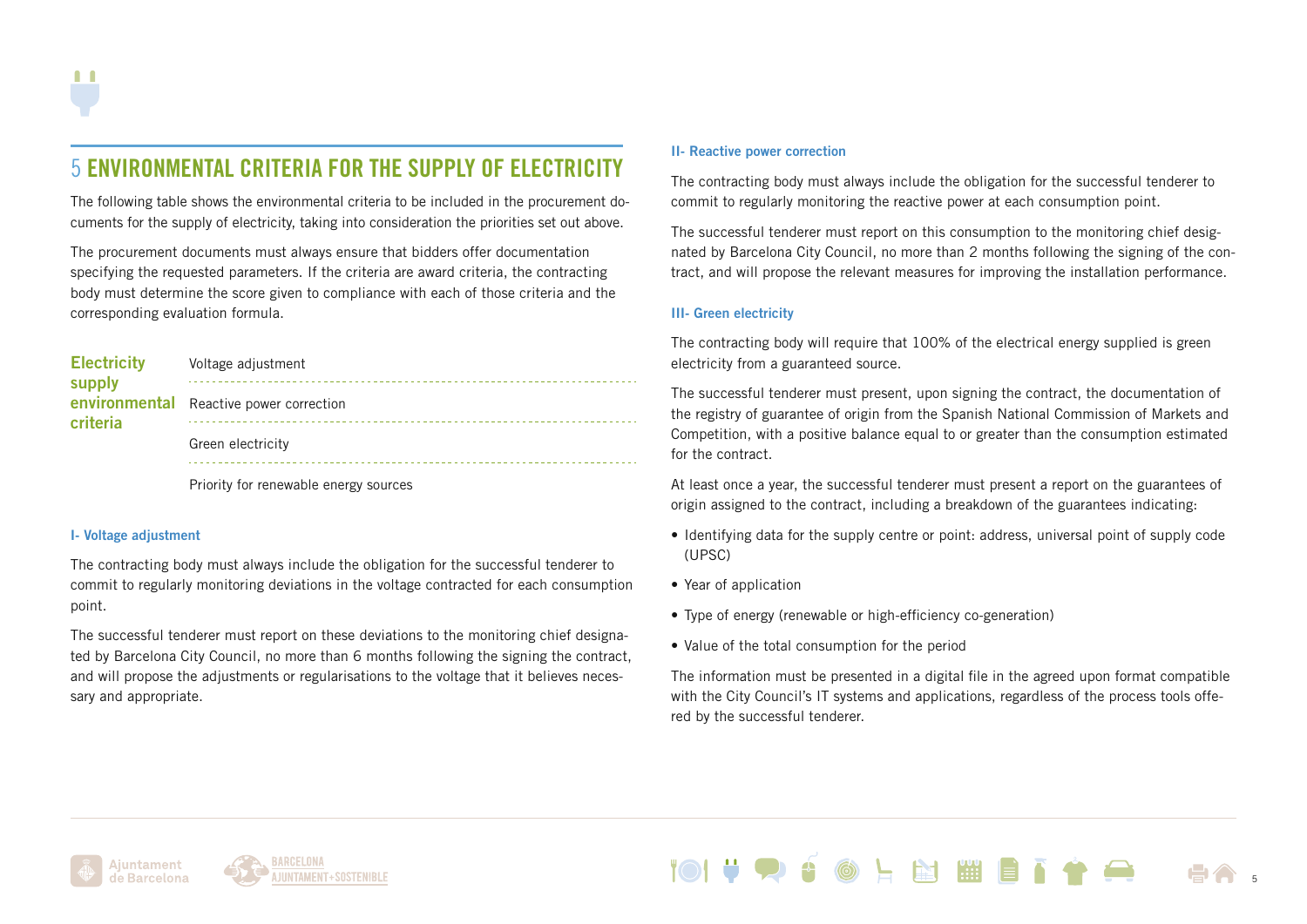#### IV- Priority for renewable energy sources

As contracts gradually incorporate and consolidate green electricity, the contracting body may incorporate, as award criteria, a company's willingness to supply electricity from renewable sources rather than from high-efficiency co-generation sources.

As such, the bidding companies must include in their offer the documentation of the registry of guarantee of origin from the Spanish National Commission of Markets and Competition with a positive balance broken down into renewables and high-efficiency co-generation.

Monitoring of this criterion can be carried out using the data from the annual report on the guarantee of origin, as described above, without the need for any further documentation.

## 6 CRITERIA FOR ELECTRICITY IN OTHER TYPES OF CONTRACTS

#### 6.1 Contracts for services with intensive electricity use

Contracting bodies must include green electricity criteria in contracts for other services involving intensive use of electricity (such as contracting servers for data storage, etc.), as well as concessions for the use of services or installations, use concessions or contracts for the management of facilities where the electric supply is the responsibility of the successful tenderer, as long as application of the instructions is compatible and presents no risk to the quality of services being contracted.

In such cases, the contracting body will evaluate the percentage of green electricity from guaranteed sources in the offer. Additionally, it may establish a minimum percentage. The contracting body may accept, and so state in the procurement documents, a commitment from the successful tenderer to renegotiate their contract for the supply of electrical energy within the first year of the contract in order to adapt to the percentage offered or required.

In the case of services with installations or equipment that are not used exclusively by Barcelona City Council, the percentage of green electricity will relate to the proportion of total energy assignable to the City Council.

Additionally, the contracting body may give points if the company commits to compensate the CO<sub>2</sub> emissions corresponding to electricity that does not have a guarantee of origin.

#### 6.2 Contracts of energy service companies

In energy service contracts an award criteria will be whether the bidding companies offer a gradual increase in the supply of green electricity from guaranteed sources.

Additionally, the contracting body may give points if the company commits to compensate the CO<sub>2</sub> emissions corresponding to the electricity that does not have a source guarantee.

### 7 MONITORING SYSTEM

In accordance with the Mayoral Decree on Responsible Public Procurement using Social and Environmental Criteria, the person responsible for the contract will ensure that the awarded company complies with and executes the environmental clauses included in the contract. While those managing the + Sustainable City Council Programme do not have an automated system to monitor the environmental aspects of contracts, the person responsible for the contract will supply the following information via the email address [ajuntamentsostenible@bcn.cat](mailto:ajuntamentsostenible%40bcn.cat?subject=):

- Procurement documents.
- A copy of the award report with detailed information on the evaluation of the environmental criteria in the bids.
- A copy of the annual report on the guarantees o origin assigned to the contract.